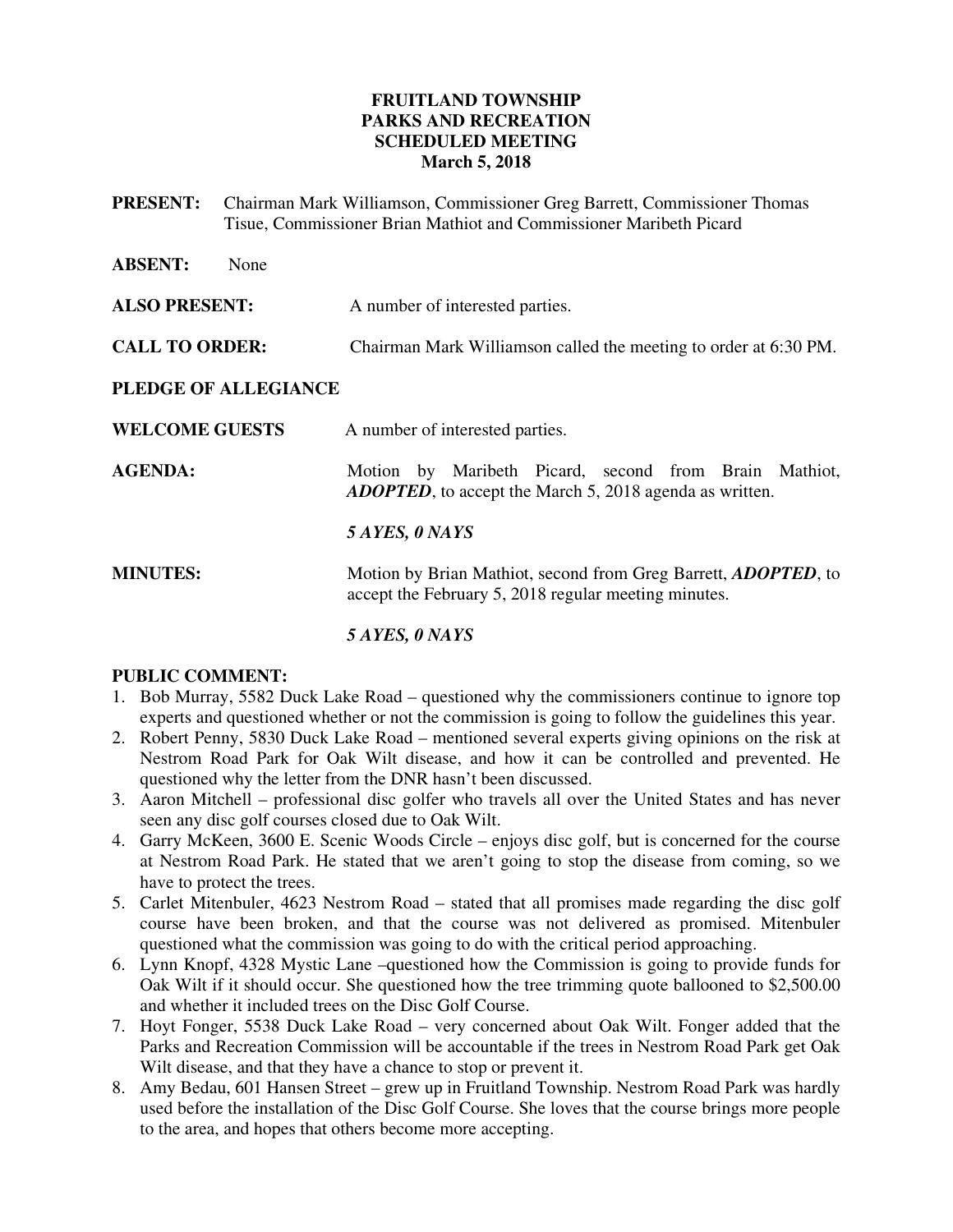## **RECEIPTS:**

Chairman Williamson reported receipts activity as disc golf donations in the amount of \$9.75 for the month February 2018.

> Motion by Mark Williamson, second from Brian Mathiot, *ADOPTED*, to accept receipts for \$9.75 from Disc Golf donations for the month of February 2018.

# *5 AYES, 0 NAYS*

## **DISBURSEMENTS:**

None.

#### **UNFINISHED BUSINESS:**

#### **1. Stafford tree trimming**

Chairman Williamson stated that the tree trimming Stafford's will be completing will be in the park proper, not on the Disc Golf Course. He added that the reason the quote has increased is due to more trimming than just around the pavilion, and that multiple tree limbs hanging throughout the park that could pose a threat will be removed. Chairman Williamson stated that no trees on the course will be trimmed or removed. Commissioner Barrett stated that as soon as weight restrictions are lifted, Stafford's is ready to proceed.

#### **2. Natural resource survey**

Commissioner Tisue stated that he would like to go back to have the quote revised to only reflect Nestrom Road Park. He added that he would like to see an inventory of natural features and an evaluation of health. Commissioner Tisue stated that he would like guidance for the Commission on critical issues as well, as it is hard to manage what they have. Chairman Williamson agreed with Commissioner Tisue, adding that the Commission can't just stop at the study, but should add in an educational component. He said he will talk with Shawna Meyer to see about getting a proposal and quote together. Both Commissioner Tisue and Chairman Williamson stated that they would both get quotes to include only Nestrom Road Park.

Commissioner Mathiot stated that there are many frustrations on both sides, adding that the commission needs to do what is necessary moving forward. Commissioner Williamson agreed.

## **3. Park Guidelines**

Motion by Mark Williamson, second from Brian Mathiot, *ADOPTED*, to accept the new park guidelines as written.

## *5 AYES, 0 NAYS*

#### **NEW BUSINESS**

## **1. Tree guard design**

Chairman Williamson presented a potential tree guard for the trees on the Disc Golf Course that would be designed like a picket fence, approximately 12-16 feet high, that would be placed 1-2 feet in front of the trees. He added that they would be placed on seven-foot metal posts that would be driven into the ground. Chairman Williamson added that the cost per tree guard would be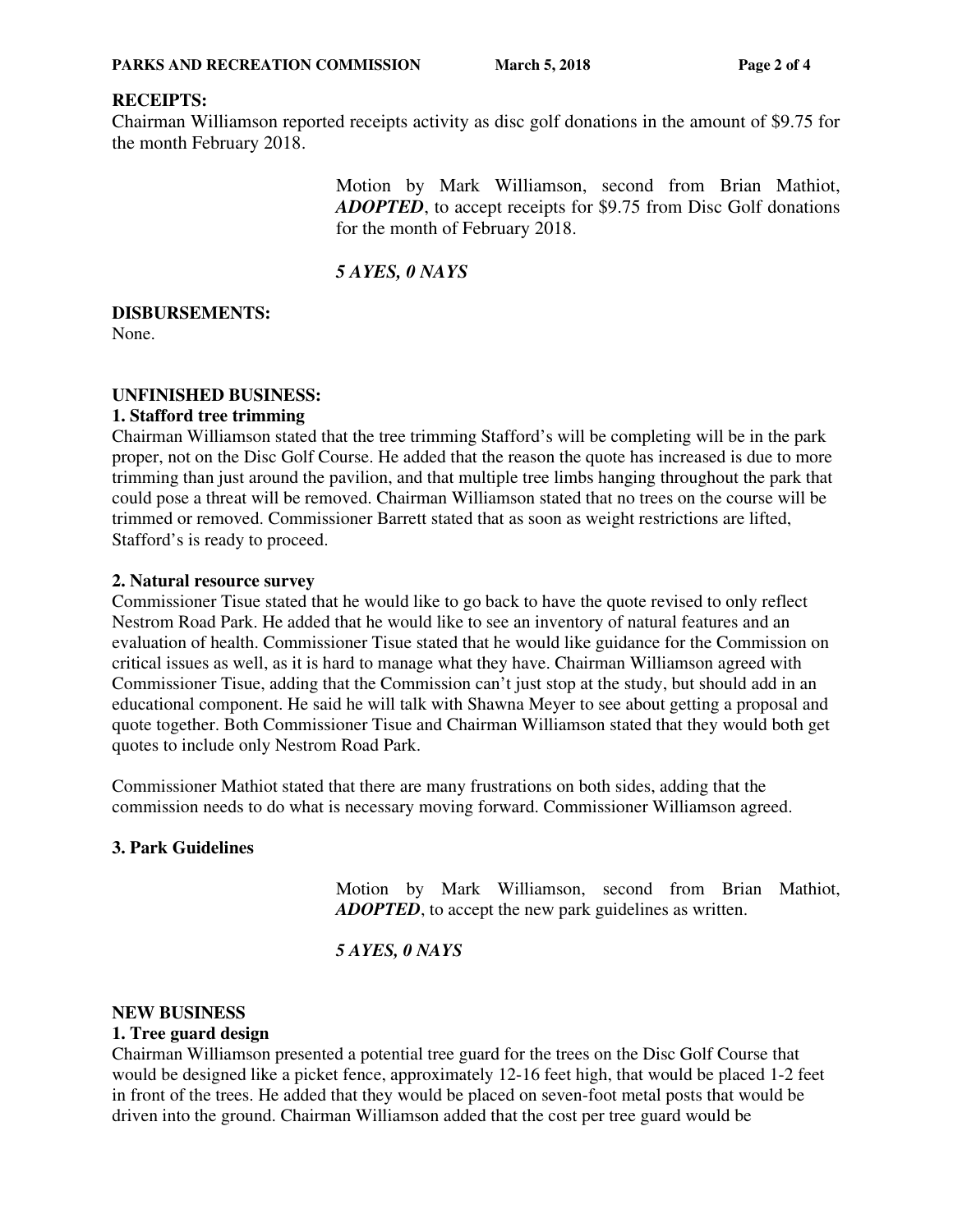approximately \$50-\$60. As Chairman Williamson was discussing blocking or cutting down trees, he mentioned that Shawna Meyer and Dallas Goldberg both made the recommendation to remove some trees. Commissioner Picard questioned how many would be removed, and if the trees can be protected or guarded before the critical April 15<sup>th</sup> date. Chairman Williamson said that they could do so, but that an inventory of the park would need to be completed. Commissioner Barrett added that he and Chairman Williamson attempted to do so, but that the ribbons the two had in place were removed. Commissioner Tisue stated that he doesn't have an objection to protecting and/or removing trees, but he objects to the commissioners making the decision. He recommended having it completed by an arborist. Commissioner Mathiot agreed, questioning also why they couldn't just repair damaged trees rather than remove them. Commissioner Tisue and Chairman Williamson agreed to contact Shawna Meyer to inventory the park.

In discussion about the tree guards, the commission agreed to giving the new guard a try, and that it should be constructed prior to the inventory being completed. Commissioner Mathiot stated that the commission should invest in the first tree guard to see if it's going to be acceptable, and they all agreed to funding the tree guard.

#### **2. Resolution 2018-01 Conveyance of Duck Lake Road Park to White Lake Fire Authority**

Motion by Mark Williamson, second from Tom Tisue, *ADOPTED* Resolution 2018-01 – Conveyance of Duck Lake Road Park to the White Lake Fire Authority.

#### *5 AYES, 0 NAYS*

#### **3. 2018-19 Budget**

The commission agreed to have Chairman Williamson go back to the Township Board to see about increasing the budget for the natural resource survey to \$3,000.00.

## **UPDATES:**

None.

## **COMMISSIONERS COMMENTS:**

Commissioner Tisue stated that he had some questions for the park use survey, and he distributed the questions to the commissioners for review. He also read a statement indicating that he is opposed to Nestrom Road Park Disc Golf Course being open and used for play during the critical period. Commissioner Tisue stated that if he knew before what he knows now, he wouldn't have voted for the course to be put at Nestrom Road Park. He added that the commission was given incomplete and possibly misleading information from the disc golf course designers and supporters, including Commissioner Barrett and Brian Mulnix. He ended by saying that play on the course should cease until the issues can be properly addressed.

Chairman Williamson stated that for the last two to three weeks, he's been bombarded with emails and he has been responding. He added that when he responds, replies are coming back with more aggression, which is borderline harassment. He asked that everyone have tact when emailing regarding the issues, stated that it needs to be constructive, and that he will respond when he can.